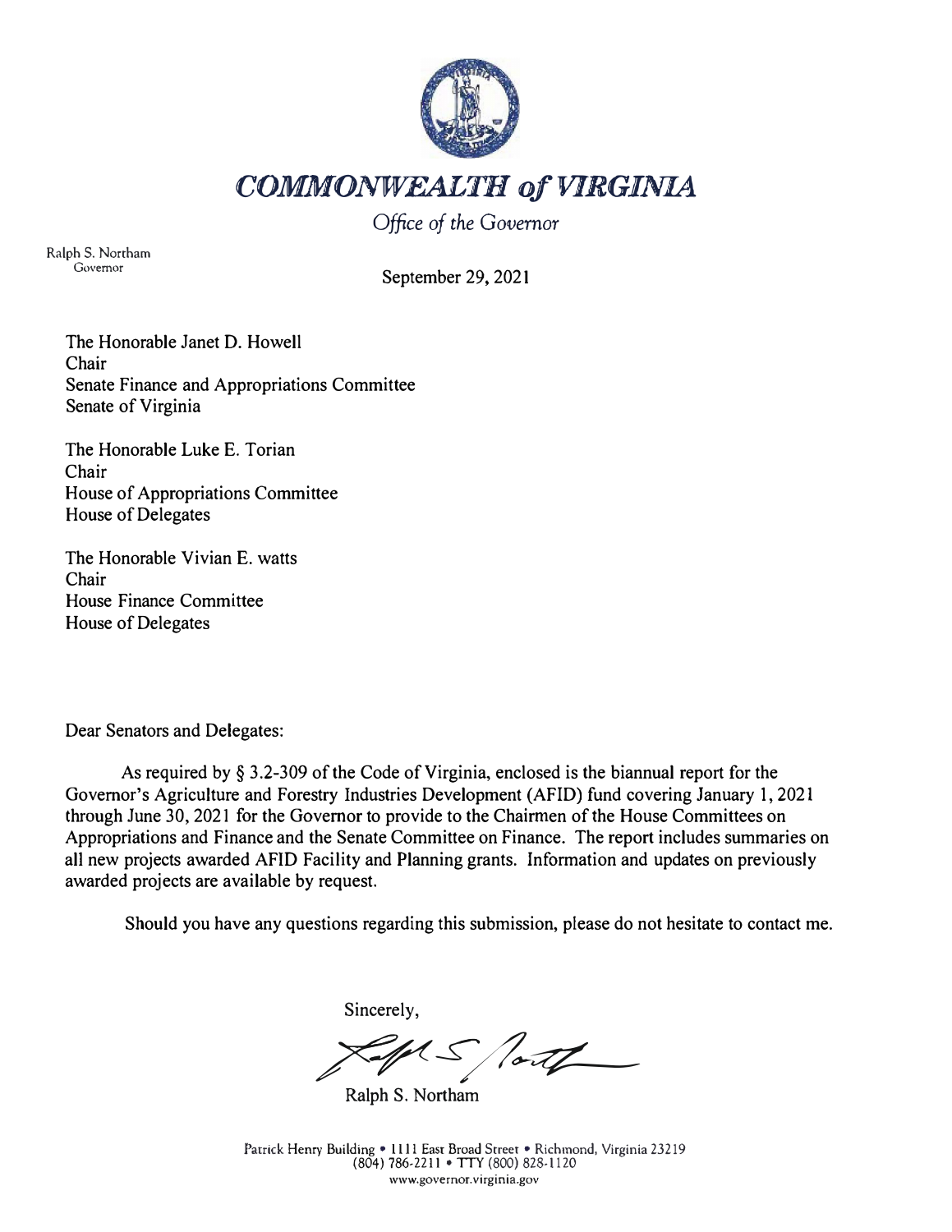BKR Enclosures

cc: Bradley Copenhaver, Commissioner, Virginia Department of Agriculture and Consumer Services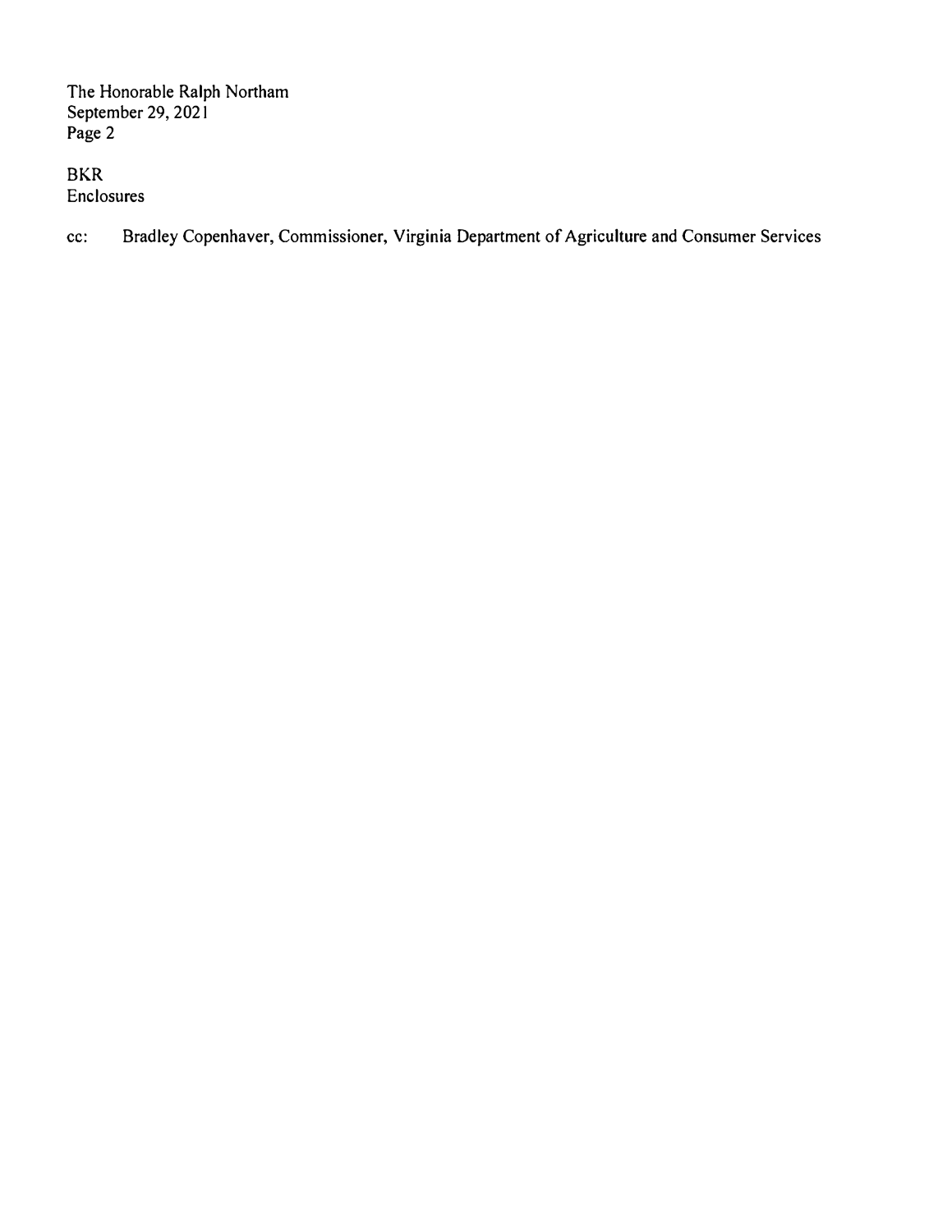# **AFID Facility Grant Program**

As of June 30, 2021, there were one hundred five (105) active or completed AFID Facility Grants awarded since the inception of the program, supporting a variety of agriculture- and forestry-based economic development projects across sixty-two (62) unique Virginia localities. These one hundred five (105) projects total \$8,464,900 in AFID grant funds and represent the creation of2,901 new jobs, \$690,336,729 in new capital investment, and \$931,481,054 in new Virginia-grown purchases. Through these projects agribusinesses have, on average, committed to purchase from Virginia farms and forestland owners approximately 87% of the agricultural and forestry products needed to meet their new value-added processing requirements.

For the second half of FY 2021, a total of \$725,000.00 was committed in AFID Facility Grant funds to assist eight (8) new and expanding projects in the Commonwealth, which represents the commitment of \$34,960,568.00 in new capital investment, 193 new jobs and 15 FTEs, and \$78,330,523.00 in new Virginia-grown purchases. These companies have, on average, committed to purchase from Virginia approximately 90% of the new agricultural and forest products they will use to meet their new value-added processing needs. Summaries of these projects organized by announcement date are listed below:

| Rambler Stave, LLC (announced January 15, 2021)                                                               |                                                                                                      |
|---------------------------------------------------------------------------------------------------------------|------------------------------------------------------------------------------------------------------|
| New manufactured wood products facility                                                                       |                                                                                                      |
| Location                                                                                                      | <b>Russell County</b>                                                                                |
| Grant amount committed from AFID<br>Other funds committed by the Commonwealth<br>How these funds will be used | $$300,000$ AFID – building improvements<br>$$58,400$ VJIP - job training                             |
| Other funds from the political subdivision and<br>their use                                                   | $$1,500,000 - building improvements$                                                                 |
| New jobs                                                                                                      | Seventy-three (73)                                                                                   |
| New investment                                                                                                | \$7,565,000                                                                                          |
| Minimum purchase Virginia-grown products                                                                      | \$22,298,646 (13,116,850 board feet) of Virginia-<br>grown timber (55% of all anticipated purchases) |
| Projected impact on agricultural and forestal<br>producers                                                    | This project increases markets for Virginia-grown<br>forest products                                 |
| Timetable for project completion                                                                              | 2021-2024                                                                                            |
| Prevailing average wage in locality                                                                           | \$40,421                                                                                             |
| Average wage of project                                                                                       | \$41,623                                                                                             |
| <b>Break Even</b>                                                                                             | 3 <sup>rd</sup> year, 2 <sup>nd</sup> quarter                                                        |
| <b>Status</b>                                                                                                 | In Progress                                                                                          |

# **Announced AFID Facility Grant Proiects for the period January - June 2021:**

| Smiley's Ice Cream (announced January 29, 2021)       |                                            |
|-------------------------------------------------------|--------------------------------------------|
| New ice cream manufacturing facility and retail store |                                            |
| Location                                              | <b>Rockingham County</b>                   |
| Grant amount committed from AFID                      | $$20,000$ AFID – for building improvements |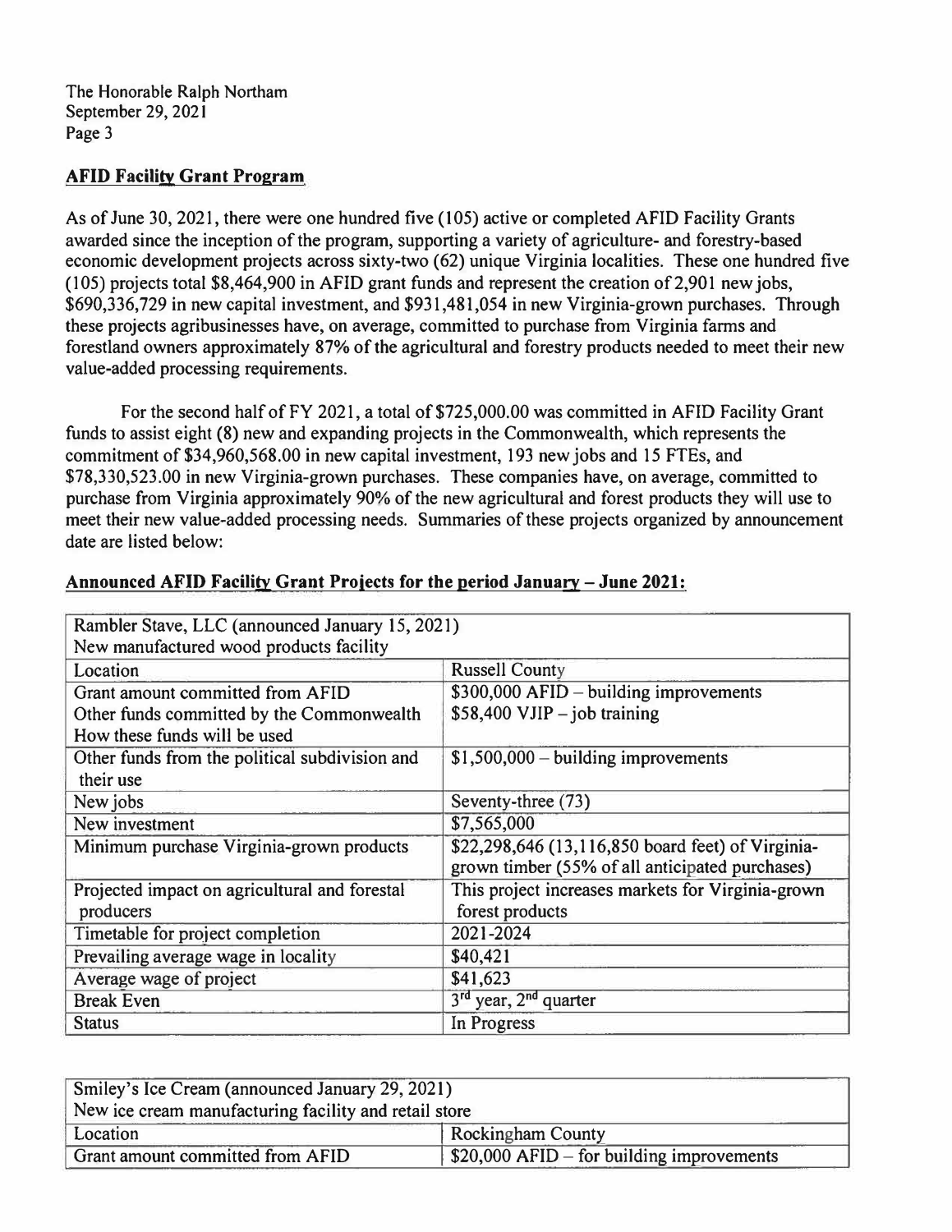| Other funds committed by the Commonwealth<br>How these funds will be used |                                                                                                                                                          |
|---------------------------------------------------------------------------|----------------------------------------------------------------------------------------------------------------------------------------------------------|
| Other funds from the political subdivision and<br>their use               | \$20,000 in local matching funds $-$ for building<br>improvements                                                                                        |
| New jobs                                                                  | Eight (8) FTEs                                                                                                                                           |
| New investment                                                            | \$1,154,268                                                                                                                                              |
| Minimum purchase Virginia-grown products                                  | \$141,752 (18,057 gallons of Virginia-grown dairy<br>and 2,580 pounds of Virginia-grown fruit) - 99%<br>of total expected net new agricultural purchases |
| Projected impact on agricultural and forestal<br>producers                | This project expands a high-profile market for<br>Virginia-grown dairy and fruit                                                                         |
| Timetable for project completion                                          | 2021-2024                                                                                                                                                |
| Prevailing average wage in locality                                       | \$45,838                                                                                                                                                 |
| Average wage of project                                                   | \$19,320                                                                                                                                                 |
| <b>Break Even</b>                                                         | $1st$ yr., $2nd$ qtr.                                                                                                                                    |
| <b>Status</b>                                                             | In Progress                                                                                                                                              |

| Fresh Impact Farms, LLC (announced March 1, 2021) |                                                                                                                          |  |
|---------------------------------------------------|--------------------------------------------------------------------------------------------------------------------------|--|
| Hydroponic greenhouse expansion                   |                                                                                                                          |  |
| Location                                          | <b>Arlington County</b>                                                                                                  |  |
| Grant amount committed from AFID                  | $$15,000$ AFID – building improvements                                                                                   |  |
| Other funds committed by the Commonwealth         |                                                                                                                          |  |
| How these funds will be used                      |                                                                                                                          |  |
| Other funds from the political subdivision and    | $$15,000 - building$ improvements                                                                                        |  |
| their use                                         |                                                                                                                          |  |
| New jobs                                          | Two (2) new jobs and four (4) FTEs                                                                                       |  |
| New investment                                    | \$137,500                                                                                                                |  |
| Minimum purchase Virginia-grown products          | \$850,000 (10,500 lbs) of Virginia-grown leafy<br>greens, herbs and edible flowers (100% of total<br>expected purchases) |  |
| Projected impact on agricultural and forestal     | This project increases markets for Virginia-grown                                                                        |  |
| producers                                         | leafy greens, herbs and edible flowers                                                                                   |  |
| Timetable for project completion                  | 2021-2024                                                                                                                |  |
| Prevailing average wage in locality               | \$95,932                                                                                                                 |  |
| Average wage of project                           | \$38,333                                                                                                                 |  |
| <b>Break Even</b>                                 | 3rd year, 3rd quarter                                                                                                    |  |
| <b>Status</b>                                     | Active                                                                                                                   |  |

| Overlook Farms and Produce, LLC dba Overlook Produce & Farm Adventures |                                        |  |
|------------------------------------------------------------------------|----------------------------------------|--|
| (announced April 14, 2021)                                             |                                        |  |
| New produce sorting and packing facility and retail market pavilion    |                                        |  |
| Location                                                               | <b>Rockingham County</b>               |  |
| Grant amount committed from AFID                                       | $$15,000$ AFID – building improvements |  |
| Other funds committed by the Commonwealth                              |                                        |  |
| How these funds will be used                                           |                                        |  |
|                                                                        |                                        |  |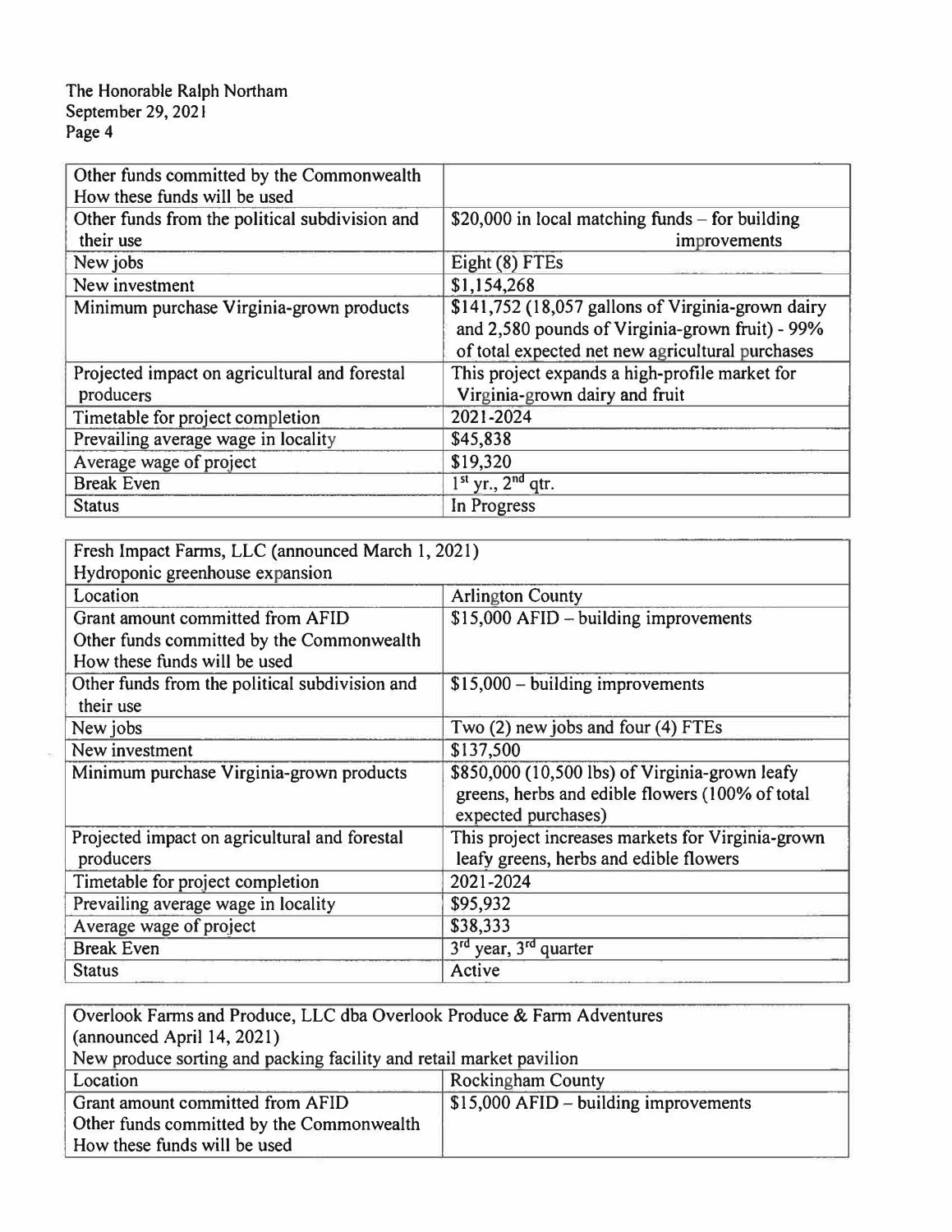| Other funds from the political subdivision and<br>their use | $$15,000$ in local matching funds - building<br>improvements                                                                                      |
|-------------------------------------------------------------|---------------------------------------------------------------------------------------------------------------------------------------------------|
| New jobs                                                    | Three (3) new jobs and Three (3) FTEs                                                                                                             |
| New investment                                              | \$850,800                                                                                                                                         |
| Minimum purchase Virginia-grown products                    | \$201,270 (157,447 pounds) of Virginia-grown<br>produce, fruit, seafood, beef and pork (100% of<br>total expected net new agricultural purchases) |
| Projected impact on agricultural and forestal<br>producers  | This project increases market opportunities for<br>Virginia producers of produce, fruit, seafood, beef<br>and pork.                               |
| Timetable for project completion                            | 2021-2024                                                                                                                                         |
| Prevailing average wage in locality                         | \$45,838                                                                                                                                          |
| Average wage of project                                     | \$31,000                                                                                                                                          |
| <b>Break Even</b>                                           | 1 <sup>st</sup> year, 3 <sup>rd</sup> qtr.                                                                                                        |
| <b>Status</b>                                               | In progress                                                                                                                                       |

| Sunny Farms, LLC (announced April 20, 2021)    |                                                 |
|------------------------------------------------|-------------------------------------------------|
| New greenhouse operation                       |                                                 |
| Location                                       | City of Virginia Beach                          |
| Grant amount committed from AFID               | \$100,000 AFID - building improvements          |
| Other funds committed by the Commonwealth      |                                                 |
| How these funds will be used                   |                                                 |
| Other funds from the political subdivision and | $$100,000$ local match – building improvements  |
| their use                                      |                                                 |
| New jobs                                       | Thirteen (13) new jobs                          |
| New investment                                 | \$7,400,000                                     |
| Minimum purchase Virginia-grown products       | \$10,345,500 (9,900,000 lbs) of Virginia-grown  |
|                                                | leafy greens (100% of total expected purchases) |
| Projected impact on agricultural and forestal  | This project grows Virginia's hydroponic        |
| producers                                      | greenhouse industry and builds its workforce    |
| Timetable for project completion               | 2021 - 2024                                     |
| Prevailing average wage in locality            | \$44,729                                        |
| Average wage of project                        | \$58,077                                        |
| <b>Break Even</b>                              | 2022                                            |
| <b>Status</b>                                  | In progress                                     |

| Traeger Pellet Grills, LLC (announced April 28, 2021) |                                        |
|-------------------------------------------------------|----------------------------------------|
| New pellet mill facility                              |                                        |
| Location                                              | <b>Wythe County</b>                    |
| Grant amount committed from AFID                      | $$75,000$ AFID – building improvements |
| Other funds committed by the Commonwealth             |                                        |
| How these funds will be used                          |                                        |
| Other funds from the political subdivision and        | $$75,000 - building improvements$      |
| their use                                             |                                        |
| New jobs                                              | Fifteen $(15)$ new jobs                |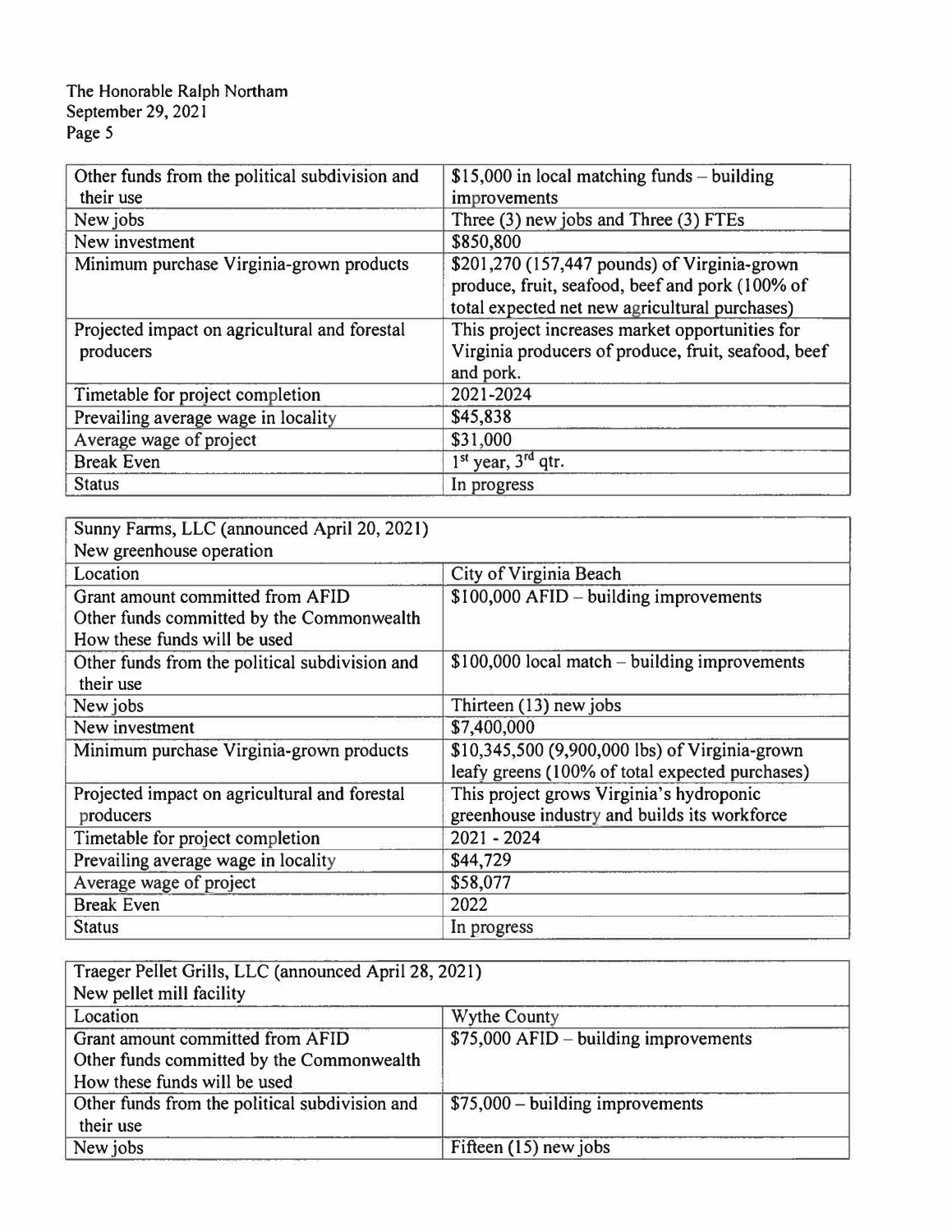| New investment                                             | \$2,968,000                                                                                    |
|------------------------------------------------------------|------------------------------------------------------------------------------------------------|
| Minimum purchase Virginia-grown products                   | \$15,596,250 (92,500 tons) of dried Virginia<br>hardwood residual products (100 percent of all |
|                                                            | expected purchases)                                                                            |
| Projected impact on agricultural and forestal<br>producers | This project increases markets for Virginia-grown<br>hardwood forest products.                 |
| Timetable for project completion                           | $2021 - 2024$                                                                                  |
| Prevailing average wage in locality                        | \$35,801                                                                                       |
| Average wage of project                                    | \$36,942                                                                                       |
| <b>Break Even</b>                                          | 3 <sup>rd</sup> year, 4 <sup>th</sup> quarter                                                  |
| <b>Status</b>                                              | In progress                                                                                    |

| Beanstalk Farms, Inc. dba Beanstalk (announced May 24, 2021)  |                                                |
|---------------------------------------------------------------|------------------------------------------------|
| Relocation and expansion of a hydroponic greenhouse operation |                                                |
| Location                                                      | <b>Fairfax County</b>                          |
| Grant amount committed from AFID                              | $$100,000$ AFID – building improvements        |
| Other funds committed by the Commonwealth                     | \$12,750 VJIP - workforce training             |
| How these funds will be used                                  |                                                |
| Other funds from the political subdivision and                | $$100,000$ in local matching funds – building  |
| their use                                                     | improvements                                   |
| New jobs                                                      | twenty-nine (29) new jobs                      |
| New investment                                                | \$2,085,000                                    |
| Minimum purchase Virginia-grown products                      | \$8,357,105 (922,125 pounds) of Virginia-grown |
|                                                               | leafy greens and fresh cut herbs (100% of all  |
|                                                               | expected production)                           |
| Projected impact on agricultural and forestal                 | This project grows Virginia's indoor-growing   |
| producers                                                     | industry and supports urban agriculture.       |
| Timetable for project completion                              | $2021 - 2024$                                  |
| Prevailing average wage in locality                           | \$92,014                                       |
| Average wage of project                                       | \$68,621                                       |
| <b>Break Even</b>                                             | $2nd$ year, $3rd$ quarter                      |
| <b>Status</b>                                                 | In progress                                    |

| Prolam, LLC (announced June 30, 2021)                  |                                              |
|--------------------------------------------------------|----------------------------------------------|
| Location of a new trailer floor manufacturing facility |                                              |
| Location                                               | <b>Patrick County</b>                        |
| Grant amount committed from AFID                       | $$100,000$ AFID – building improvements      |
| Other funds committed by the Commonwealth              | \$43,500 VJIP – workforce training           |
| How these funds will be used                           |                                              |
| Other funds from the political subdivision and         | \$383,651 in local matching funds – building |
| their use                                              | improvements                                 |
| New jobs                                               | fifty-eight (58) new jobs                    |
| New investment                                         | \$12,800,000                                 |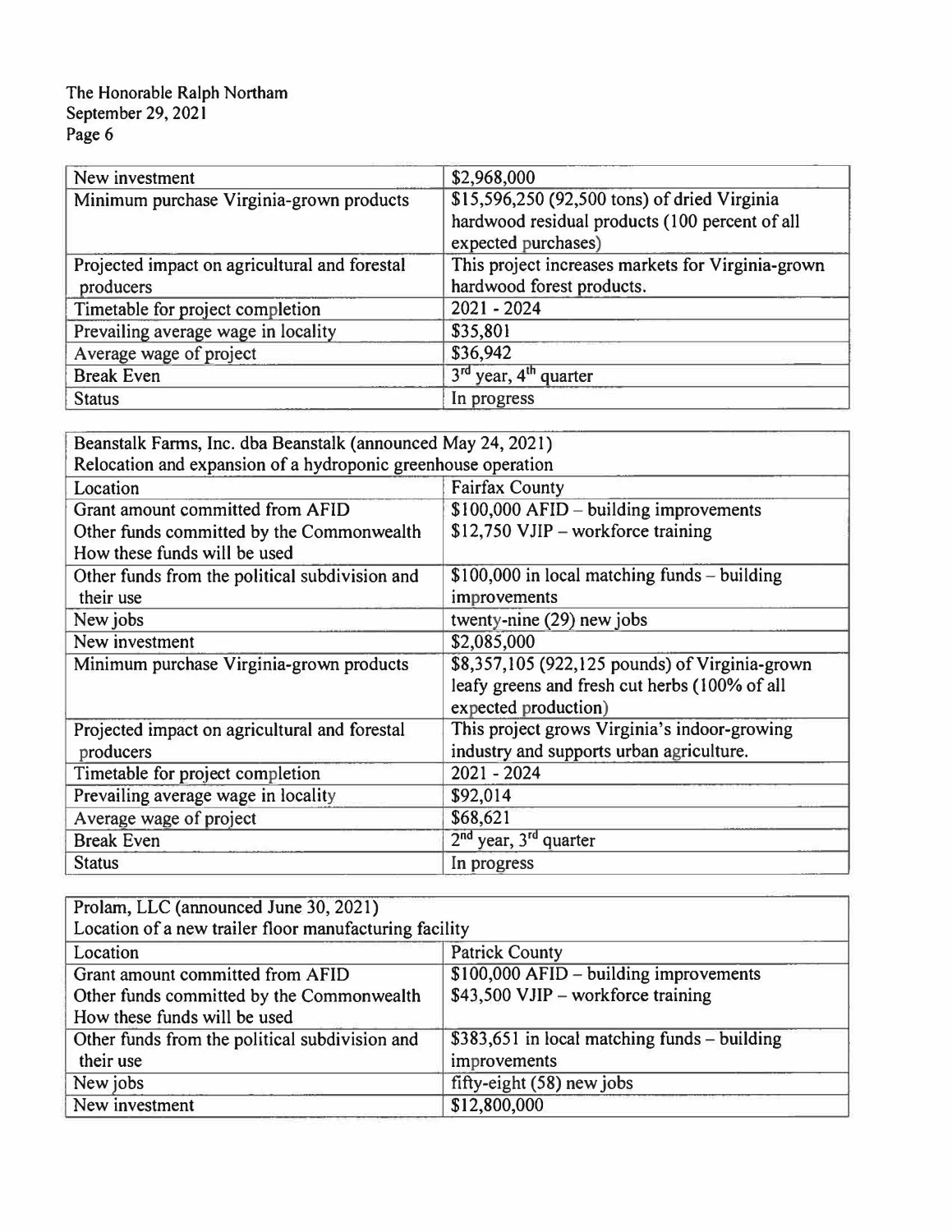| Minimum purchase Virginia-grown products      | \$20,540,000 (41,080,000 board feet) of Virginia-<br>grown hardwoods (65% of total expected<br>purchases) |
|-----------------------------------------------|-----------------------------------------------------------------------------------------------------------|
| Projected impact on agricultural and forestal | This project expands a high-profile market for                                                            |
| producers                                     | Virginia-grown hardwoods.                                                                                 |
| Timetable for project completion              | 2021-2024                                                                                                 |
| Prevailing average wage in locality           | \$30,839                                                                                                  |
| Average wage of project                       | \$38,931                                                                                                  |
| <b>Break Even</b>                             | $4th$ year, $4th$ quarter                                                                                 |
| <b>Status</b>                                 | In progress                                                                                               |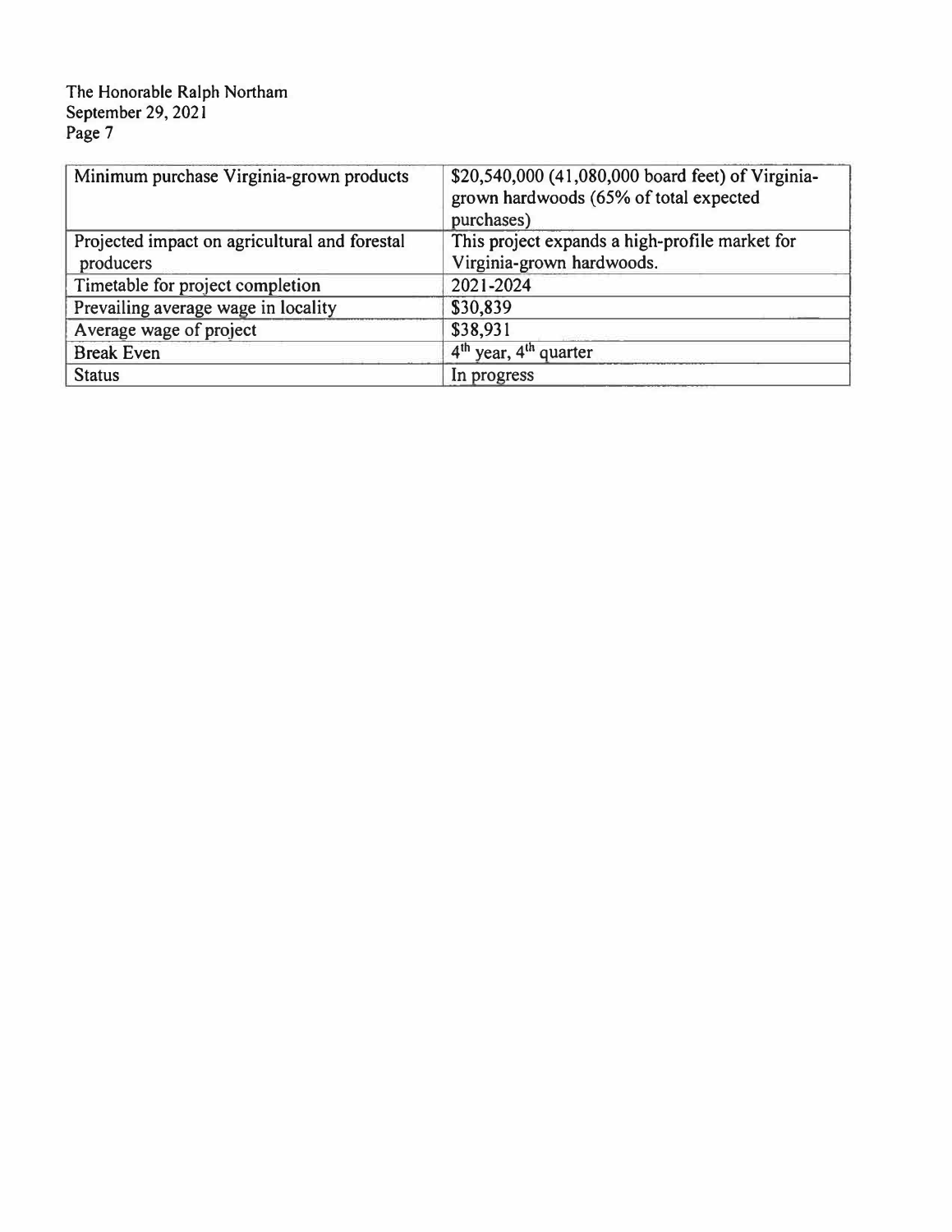#### **AFID Planning Grant Program**

Since the inception of the AFID Planning Grant, \$1,043,232 has been awarded to 51 active or completed projects, directly impacting 63 unique localities. Of these funded projects, thirty-nine (39) have successfully completed the grant.

During the first half of FY 2021, Governor Northam announced six ( 6) new AFID Planning Grant awards totaling \$127,000, covering seven (7) localities. A summary of each project is listed below.

#### **Announced AFID Planning Grant Proiects for the period January - July 2021:**

**Project Title: Southside Virginia Fruit and Vegetable Producers Association (Announced February 23, 2021)** 

Applicant: Charlotte County

Amount Requested: \$20,000

Summary: Charlotte County has a diversifying agriculture sector, an example of which is the growing Southside Virginia Fruit and Vegetable Producers Association ("Association"). The Association is a cooperative (co-op) of 23 member farms that collectively market and sell their produce. With the help of a \$176,000 grant from the Tobacco Region Revitalization Commission, the Association will be investing in a distribution warehouse in 2021. In order to capitalize on the success of the Association and to further invest in its growth, this project will: 1) provide funding for a part-time employee to manage produce inventory and accounting; and 2) partially fund the purchase of a forklift to increase efficiency at the new facility.

#### **Project Title: Specific Pathogen Free Sheep Production (Announced February 23, 2021)**

Applicant: Grayson County

Amount Requested: \$20,000

Summary: Grayson County will leverage its federal Opportunity Zone designation, an investment from Opportunity Appalachia, and support from LOCUS Impact Investing to help make the county a hub for specialized livestock production. This grant will be used to provide professional investor recruitment services needed to bring the production of high-value, pathogen-free sheep for biomedical research and associated applications to Grayson County.

| <b>Project Title:</b>      | <b>Fresh Food Project (Announced February 21, 2021)</b> |
|----------------------------|---------------------------------------------------------|
| Applicant:                 | Page County                                             |
| Amount Requested: \$12,000 |                                                         |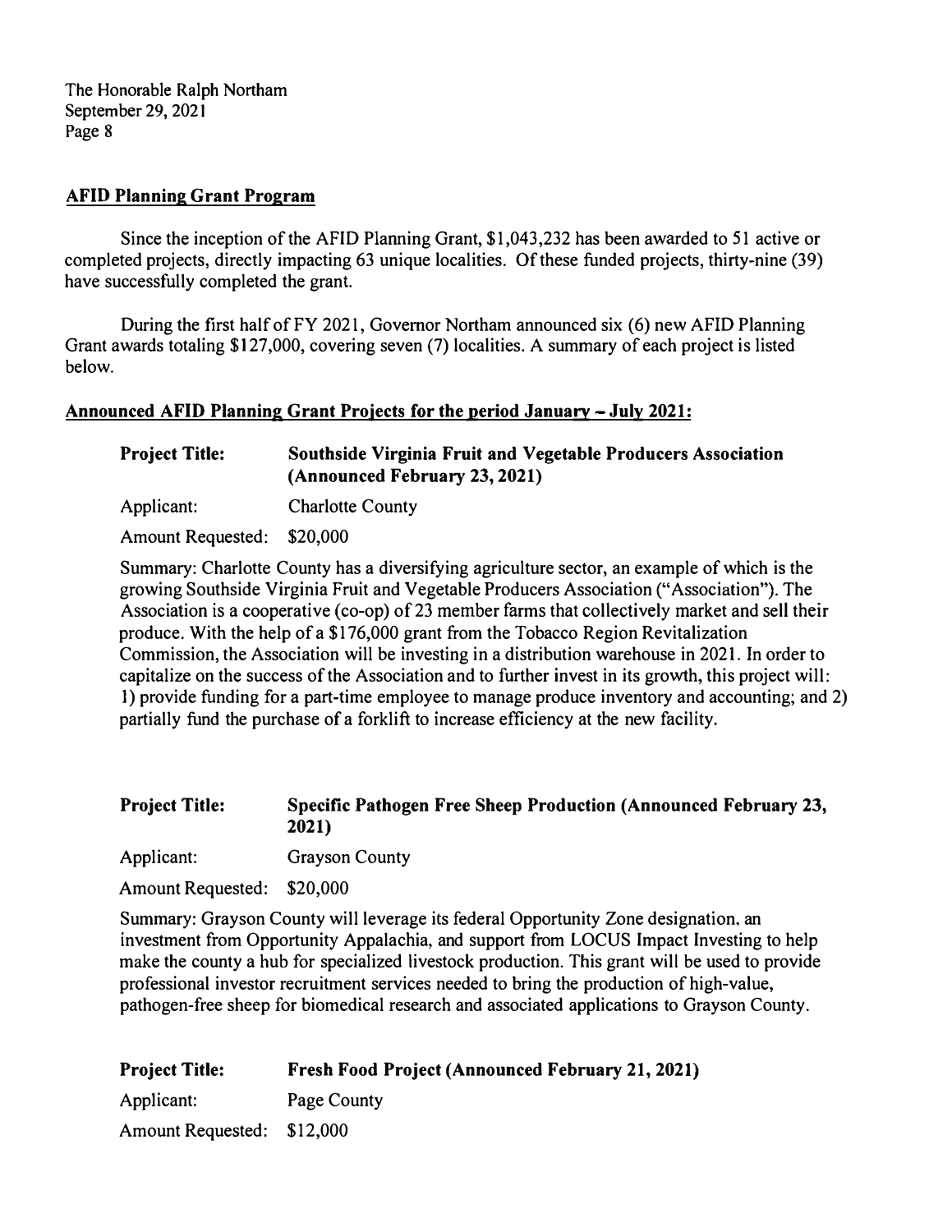> Summary: The Fresh Food Project has two primary goals: to identify methods to establish a supply chain for locally grown foods, thus creating a market for mid-sized producers; and to identify opportunities for consumers, tourists, and regional partners to build a community that is focused on health and wellness. Funding is requested to build on the GO Virginia-funded Agricultural Enterprise Center Feasibility Study in Region 8 by identifying ways to establish a supply chain for locally-grown foods and to develop a plan to implement recommendations, including identifying partners, funding sources, budgets, and timelines.

# **Project Title: Brunswick County Produce Processing Facility Study (Announced June 28, 2021)**

Applicant: Brunswick/Lunenburg County

Amount Requested: \$35,000

Summary: Brunswick and Lunenburg Counties submitted a joint application to fund architectural and engineering plans for a proposed large-scale produce processing facility. To be operated by Southside Virginia Vegetable Packing, LLC (SVVP), the facility will provide needed infrastructure that allows the region's former tobacco producers to transition to vegetable production. Organic and conventional vegetable crops offer former tobacco farmers a stable and growing market opportunity that leverages existing farmland, labor and production equipment so they can maintain and grow their operations. SVVP, which is currently engaged in fruit and vegetable production, aggregation and distribution, has seen tremendous growth and is need of a large-scale produce processing facility to meet growing demand.

# **Project Title: Produce Auction for Lee County Planning Initiative (Announced June 28, 2021)**

Applicant: Lee County

Amount Requested: \$20,000

Summary: Lee County and the surrounding region has an established agricultural history. As tobacco markets continue to contract, many Lee County burley tobacco producers are shifting togrowing produce. This growth in local fruit and vegetable production has created an opportunity where a wholesale product auction could be successful. Lee County is situated with close proximity to markets in Virginia, Kentucky, Tennessee, and North Carolina. This grant will fund a feasibility study for locating a produce auction to Lee County and will include development of a business and marketing plan, identification of a suitable site, and a design for the proposed produce auction building.

| <b>Project Title:</b>      | <b>Feasibility Study for an Anaerobic Digester Facility in Rockingham</b><br><b>County (Announced June 28, 2021)</b> |
|----------------------------|----------------------------------------------------------------------------------------------------------------------|
| Applicant:                 | <b>Rockingham County</b>                                                                                             |
| Amount Requested: \$20,000 |                                                                                                                      |